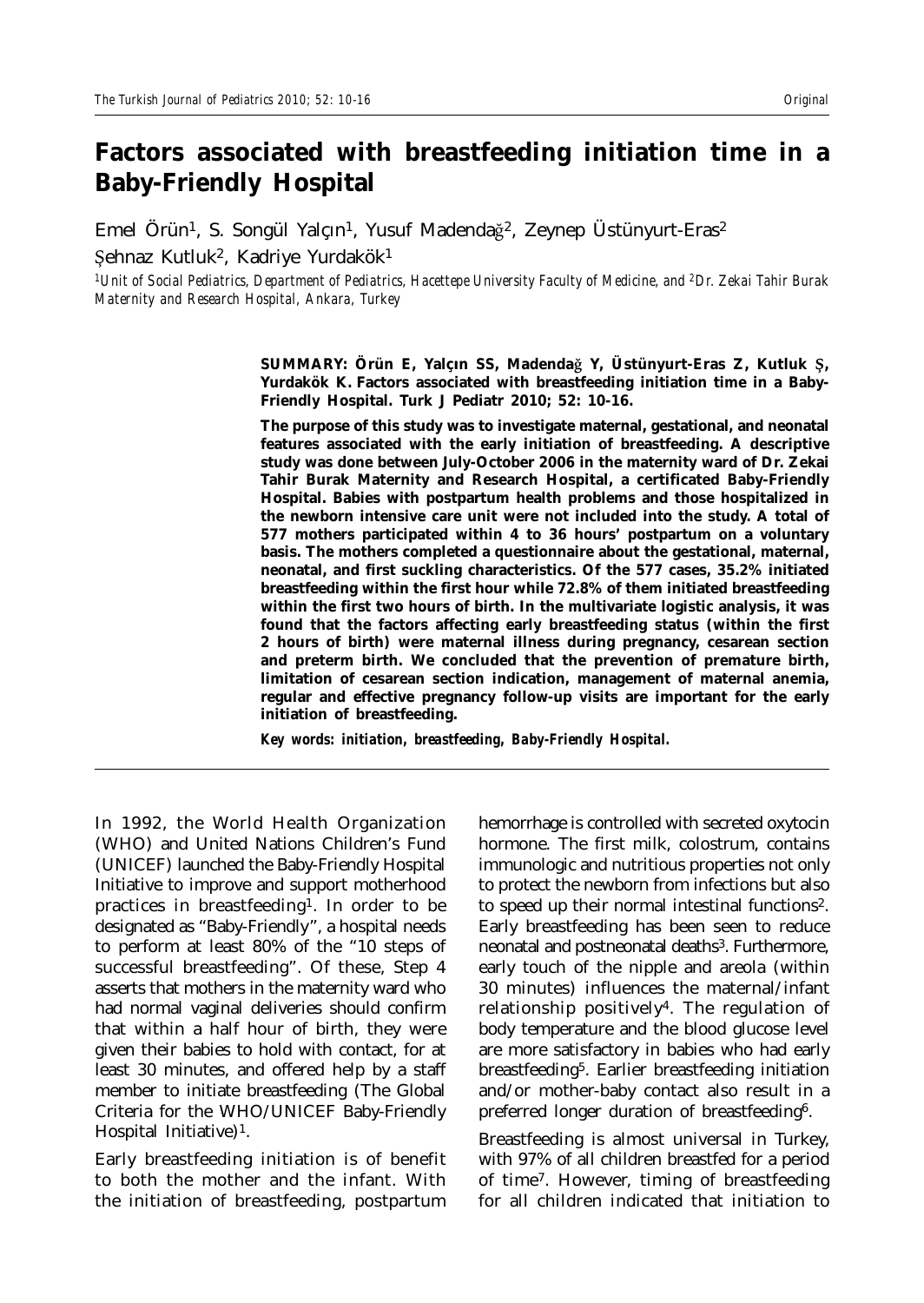breastfeeding was rather late. Only 54% of ever-breastfed children started to be breastfed as early as within the first hour of birth, and 16% were not even put to the breast within 24 hours of their birth. On the other hand, after starting the Baby-Friendly Hospital Initiative in 1992 in our country, the percentage of breastfeeding within the first hour of birth has increased from 20% in 1993 to 54% in 20037,8. The main objective of the present study was to determine the initiation time of breastfeeding and the factors affecting it in a Baby-Friendly Hospital in order to intervene and take appropriate measures to prevent delayed initiation.

### **Material and Methods**

A descriptive study was done between July-October 2006 in the maternity ward of Dr. Zekai Tahir Burak Maternity and Research Hospital, a certificated Baby-Friendly Hospital. A total of 577 mothers participated in this study on a voluntary basis. Mothers with multiple pregnancies or health problems that affected breastfeeding (i.e. postpartum hemorrhage) were not included in the study. Babies with postpartum health problems, those hospitalized in the newborn intensive care unit were also not included into the trial. This study was approved by the Ethical Committee of the Faculty of Medicine, Hacettepe University (TBK07/07).

After informed consent was obtained from the 577 volunteer mothers, a questionnaire including the maternal, gestational, neonatal, and first suckling characteristics (maternal age, mother's educational level, mother's employment status, family structure, monthly income of the family, number of parity, interval since previous birth, parental harmony, planned pregnancy, maternal smoking or illness during pregnancy, maternal psychological problems within the year) was completed by three research assistants 4-36-hours' postpartum. The level of postpartum maternal hemoglobin (Hb), gestational age, birth weight, and type of birth were taken from the hospital records. Maternal Hb levels lower than 11 g/dl at delivery and gestational age lower than 37 weeks were taken as cut-off values for comparisons. Breastfeeding within the first two hours was defined as early breastfeeding in the present study.

Data were analyzed using the SPSS Windows program (SPSS Inc, Chicago, IL, USA). Chisquare test was used for comparing proportions. Multivariate logistic regression analysis was used to determine which factors among maternal age, family income, parental harmony, parity, birth interval, planned pregnancy, maternal illness or cigarette smoking during pregnancy, delivery type, gestational age, birth weight, and maternal Hb levels at delivery best predicted breastfeeding within two hours postpartum. Statistical significance level was set at  $p < 0.05$ .

### **Results**

The mean (SD) maternal age was 25.6 (5.1) years (range: 16 to 42 years). Of all subjects, 90.4% of the mothers were >20 years of age, 92.5% were housewives, and 70.9% had been educated less than 8 years. The percent of infants from a nuclear family was 65.5. The monthly income was between \$250 and \$500 in nearly half of the families. There was a parental disharmony in 9.9% (Table I). Of all subjects, 3.9% of mothers required professional support in the previous year due to psychological problems.

The mean (SD) first breastfeeding time was 2.15 (1.98) hours postpartum (min-max: 0- 24 hours). Of the 577 cases, 35.2% initiated breastfeeding within the first hour while 72.8% initiated breastfeeding within the first two hours after birth. However, this initiation in normal births within the first half an hour, and the first, second and third hours in the postpartum period were 16.8%, 51.2%, 81.4%, and 91.4%, respectively. In cases with cesarean section, these percentages were 2.8%, 18.9%, 64%, and 88.5%, respectively (Table II). Within the first three hours, the frequency of breastfeeding initiation was significantly higher in mothers giving normal birth than those having cesarean section  $(p=0.001)$ , but after three hours postpartum, the frequency of breastfeeding initiation was not affected by the route of delivery.

Breast-milk was the first food taken by 95.7% of the newborns. Seventy-five percent of the babies who were fed with formula were born by cesarean section. When analyzed further, these 72.5% of babies given formula were breastfed after the second hour. Overall, all mothers started breastfeeding within the first 24 hours.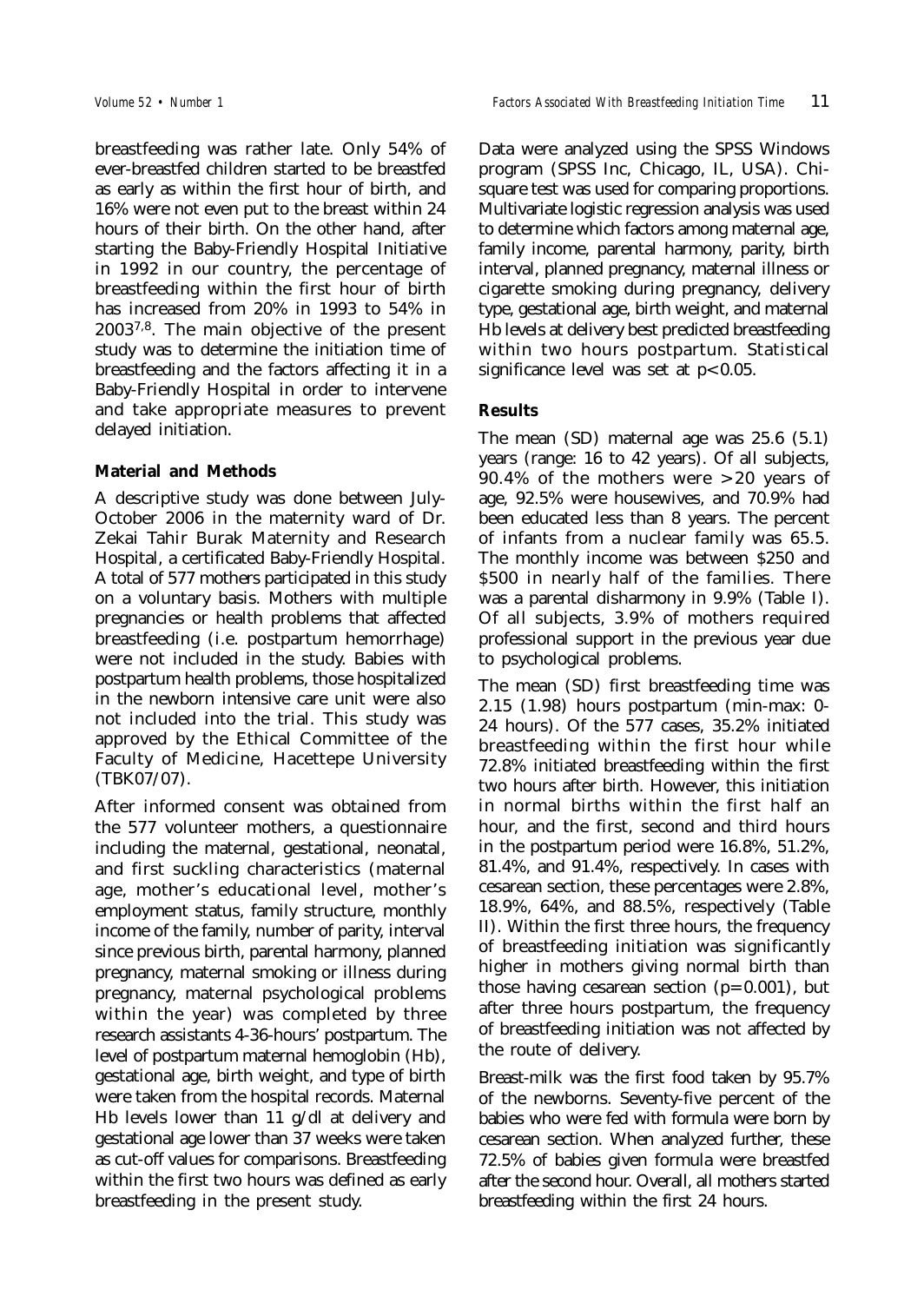Maternal age, educational level, employment status, monthly family income, parental harmony, and psychological problems/need for professional support within the year had no influence on early breastfeeding (Table I). Overall, 71.8% of the pregnancies were planned. The percentage of mothers smoking during pregnancy was 18.0%. Planned pregnancy and maternal smoking during pregnancy did not change early breastfeeding behavior.

Parity was more than one in 56.1% of mothers and birth interval was less than two years in 11.8%. Breastfeeding initiation was later in primiparous mothers than in mothers with parities  $\geq 2$  (67.2% vs 77.4%, respectively, p=0.006) (Table I).

Of all subjects, 27.6% of the mothers had an illness during pregnancy (29.6% urinary tract infections, 17.9% hypertension, 27.8% anemia, 9.9% diabetes mellitus and 14.8% others). The breastfeeding initiation rate was significantly lower in mothers who had an illness during pregnancy than in those who had no illness (66.0%, 75.4%, respectively;  $p= 0.03$ ) (Table III).

Overall, 8.1% of the pregnancies were terminated before 37 weeks. Preterm infants had significantly lower rates of early breastfeeding than term infants (56.5%, 73.8%, respectively; p=0.01). Gender and birth weight had no effect on early breastfeeding initiation (Table III).

Overall, 33.9% of mothers had anemia at delivery. The percentage of early initiation of breastfeeding was lower in anemic mothers than in non-anemic mothers (66.7%, 76.1%, respectively;  $p=0.03$ ).

In the multivariate logistic regression analysis, the factors that influenced the initiation of early breastfeeding were maternal illness during pregnancy, preterm labor and delivery by cesarean section (Table IV).

## **Discussion**

The most critical period of breastfeeding initiation is the first  $0.5-2$  hours after birth $9-12$ . WHO has rated the percentages of breastfeeding initiation in the first hour as poor (0–29%), fair (30–49%), good (50–89%), and very good  $(90-100\%)$ <sup>13</sup>. In our study, the percentage of breastfeeding initiation within the first hour was an overall 32.8% (fair), whereas it was

72.8% within the first two hours. Researches on breastfeeding initiation time are limited and the data differ from country to country. For example, Nepal has a rate of 3.4% while Madagascar has a rate of 78% for breastfeeding initiation within the first hour $14,15$ .

Similar to our results, cesarean section seems to be a major barrier to early breastfeeding initiation16-20. Adverse effects of anesthesia on mother–infant pairs, maternal discomfort and delayed onset of lactation are cited for the late initiation of breastfeeding in cesarean section deliveries. On the contrary, some studies failed to show such a relationship21. However, the cesarean section rates throughout the world are higher than the Healthy People 2000 goal, which is less than 15%22,23. In our country, according to the Turkish Demographic and Health Surveys (TDHS)-2003 data, the rate of cesarean section was reported as 21%7. Thus, measures preventing cesarean section without medical indication should be implemented. In fact, measures should also be implemented to prevent a portion of elective cesarean sections, such as in situations where the mother has extreme delivery phobia, prefers delivery comfort, requests cesarean section, or when she is influenced by the gynecologist.<sup>24</sup> The sixth of the ten steps of successful breastfeeding indicates that newborn infants are to be given no food and drink other than breast-milk, unless medically indicated. In the present study, 4.3% of the babies were given formula as their first food. Babies delivered by cesarean section are usually given infant formula as the first food25. Therefore, formula feeding should be avoided and mothers who have cesarean section should be given extra support to ensure early breastfeeding initiation.

Our results showed a positive association between multiparity and early initiation of breastfeeding. Similarly, Lessen et al.26 reported that previous breastfeeding experience was positively associated with both intention and initiation, and the number of children was positively associated with initiation and inversely associated with intention. Primiparous mothers should be encouraged to benefit from the experiences of other multiparous breastfeeding mothers.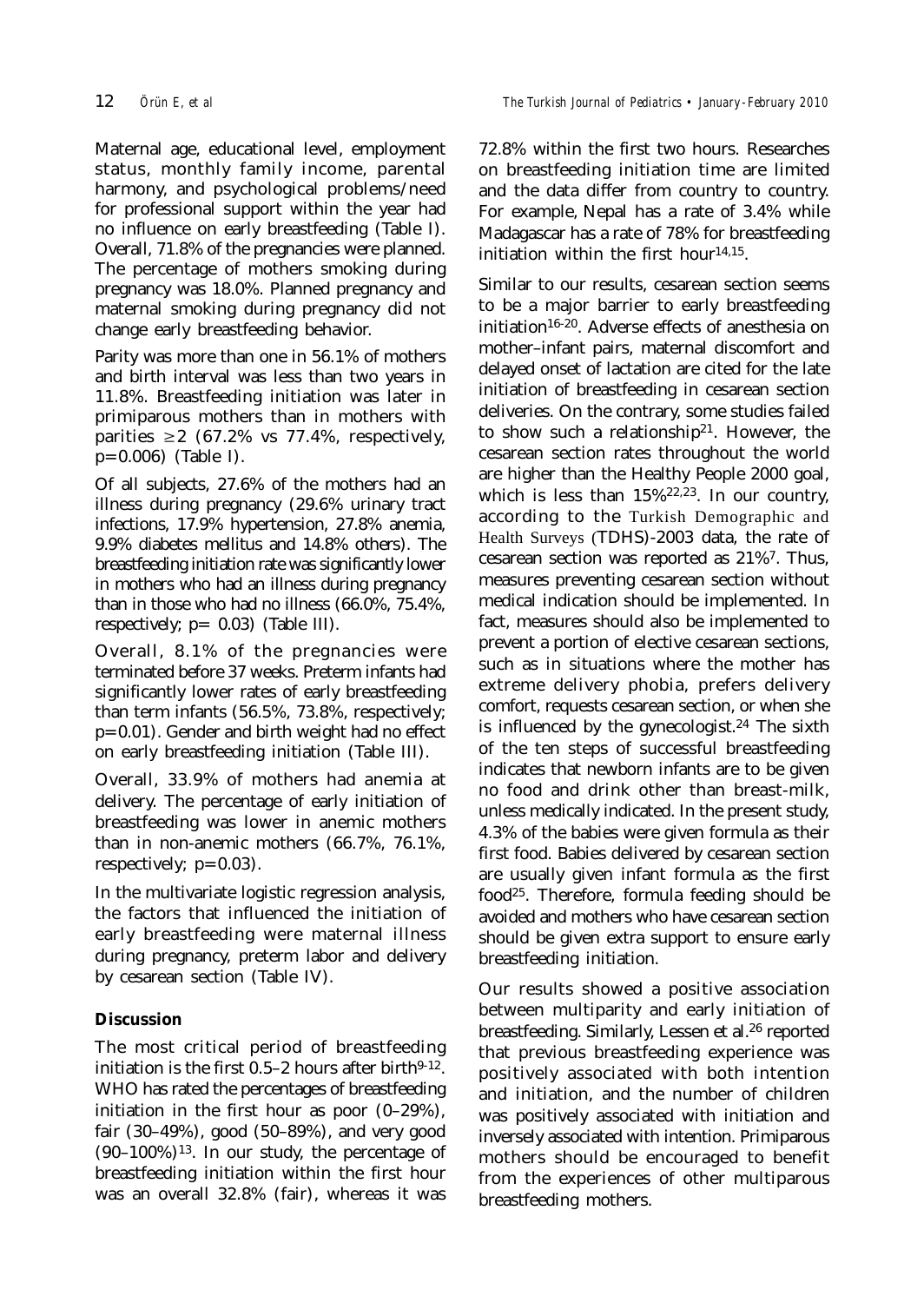In this study, preterm infants had significantly lower rates of early breastfeeding than term infants. These data are consistent with those observed previously17,27. This result may be explained by the coincident common problems, such as limited oral-motor skills, hypoglycemia, maternal adaptation to having a small infant, and delayed lactogenesis in premature infants<sup>28</sup>.

In our trial, anemic mothers were less likely to initiate early breastfeeding. Similarly, Park et al.29 showed that adolescent mothers with anemia (Hb <12 g/dl) were less likely to breastfeed their babies. One of the possible explanations for this is that anemic mothers tire easily, resulting in their unwillingness to breastfeed, which affects the breastfeeding negatively. Preventing maternal anemia not only improves the health of mother-child pairs but also increases the breastfeeding success.

According to the literature to date, several studies have investigated maternal age and educational level, employment status, monthly family income, parental harmony, maternal psychological problems within the last year, planned pregnancy, and maternal smoking during pregnancy for their impact on breastfeeding behavior20,25,26,30,31. However,

|  |  | Table I. General Characteristics of the Mothers According to Breastfeeding Initiation Time |  |  |  |  |  |  |  |  |
|--|--|--------------------------------------------------------------------------------------------|--|--|--|--|--|--|--|--|
|--|--|--------------------------------------------------------------------------------------------|--|--|--|--|--|--|--|--|

|                                |              | Breastfeeding initiation time |             |  |
|--------------------------------|--------------|-------------------------------|-------------|--|
| Characteristics                |              | $\leq$ 2 hours#               | $>2$ hours# |  |
| Age, year                      | ~<~20        | 37 (67.3)                     | 18 (32.7)   |  |
|                                | $\geq 20$    | 378 (73.4)                    | 137 (26.6)  |  |
| Educational level, year        | $\leq 8$     | 305 (74.6)                    | 104 (25.4)  |  |
|                                | > 8          | 115 (68.5)                    | 53 (31.5)   |  |
| Employment status              | Yes          | 27 (64.3)                     | 15 (35.7)   |  |
|                                | No.          | 393 (73.5)                    | 142 (26.5)  |  |
| Family structure               | Extended     | 144 (71.6)                    | 57 (28.4)   |  |
|                                | Nuclear      | 276 (73.4)                    | 100 (26.6)  |  |
| Family income monthly, \$      | < 250        | 67 (69.1)                     | 30 (30.9)   |  |
|                                | 250-499      | 233 (74.2)                    | 81 (25.8)   |  |
|                                | $\geq$ 500   | 115 (71.4)                    | 46 (28.6)   |  |
| Parental harmony               | Yes          | 375 (72.3)                    | 144 (27.7)  |  |
|                                | No.          | 44 (77.2)                     | 13 (22.8)   |  |
| Parity*                        | $\mathbf{1}$ | 170 (67.2)                    | 83 (32.8)   |  |
|                                | $2+$         | 250 (77.4)                    | 73 (22.6)   |  |
| Birth interval, year $(n=313)$ | $\leq$ 2     | 27 (73.0)                     | 10(27.0)    |  |
|                                | >2           | 214 (77.5)                    | 62 (22.5)   |  |
| Total                          |              | 420 (72.8)                    | 157 (27.2)  |  |

#: n (percentage of row)

Comparison between breastfeeding initiation time of more than two hours and others:

 $*_{p}<0.01$ 

|  |  | Table II. Breastfeeding Initiation Time According to Delivery Type, n (%) |  |  |  |  |  |  |  |  |  |
|--|--|---------------------------------------------------------------------------|--|--|--|--|--|--|--|--|--|
|--|--|---------------------------------------------------------------------------|--|--|--|--|--|--|--|--|--|

| Breastfeeding time after                 | Delivery type    |                  |            |
|------------------------------------------|------------------|------------------|------------|
| delivery                                 | Vaginal delivery | Cesarean section | Total      |
| $\leq$ 30 minutes <sup>*</sup>           | 49 (16.8)        | 8(2.8)           | 57 (9.9)   |
| $\leq 1^{\text{st}}$ hour <sup>*</sup>   | 149 (51.2)       | 54 (18.9)        | 203(35.2)  |
| $\leq 2^{\text{nd}}$ hour <sup>*</sup>   | 237 (81.4)       | 183 (64.0)       | 420 (72.8) |
| $\leq$ 3 <sup>rd</sup> hour <sup>*</sup> | 266 (91.4)       | 253 (88.5)       | 519 (89.9) |
| $\leq 4^{\text{th}}$ hour                | 277 (95.2)       | 268 (93.7)       | 545 (94.5) |
| $\leq 6$ <sup>th</sup> hour              | 287 (98.6)       | 276 (96.5)       | 563 (97.6) |

Comparison between vaginal delivery and cesarean section;

 $*_{p<} 0.001$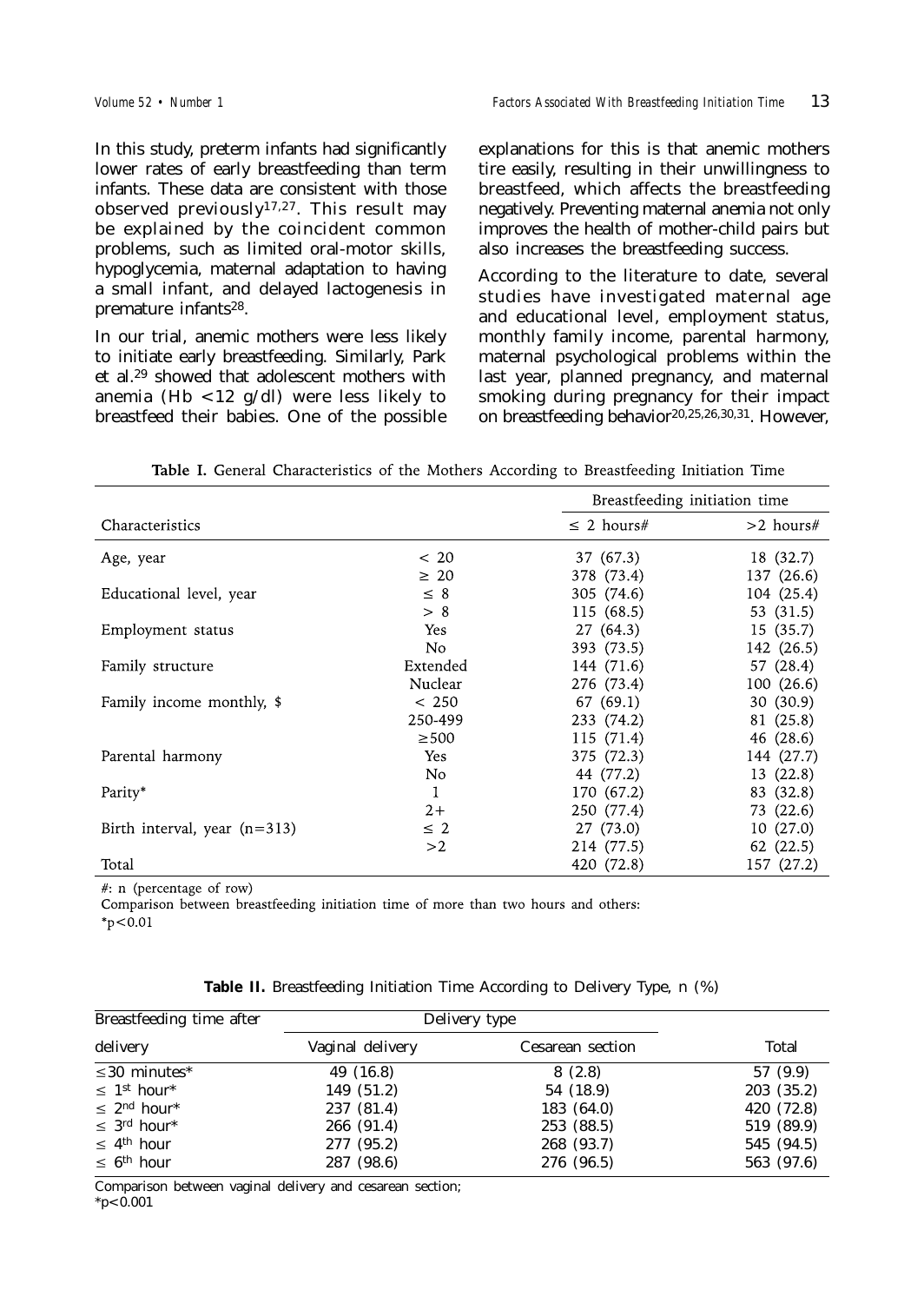|                                    |                |                 | Breastfeeding initiation time |
|------------------------------------|----------------|-----------------|-------------------------------|
| Characteristics                    |                | $\leq$ 2 hours# | $> 2$ hours#                  |
| Planned pregnancy                  | Yes            | 303 (73.4)      | 110 (26.6)                    |
|                                    | N <sub>o</sub> | 115 (71.0)      | 47 (29.0)                     |
| Smoking during pregnancy           | Yes            | 69 (67.0)       | 34 (33.0)                     |
|                                    | No             | 347 (74.0)      | 122 (26)                      |
| Maternal illness during pregnancy* | Yes            | 105 (66.0)      | 54 (34.0)                     |
|                                    | N <sub>o</sub> | 315 (75.4)      | 103 (24.6)                    |
| Maternal psychological problems    | Yes            | 17 (77.3)       | 5(22.7)                       |
|                                    | N <sub>o</sub> | 403 (72.6)      | 152 (27.4)                    |
| Gestational age, week*             | < 37           | 26 (56.5)       | 20(43.5)                      |
|                                    | $\geq 37$      | 383 (73.8)      | 136 (26.2)                    |
| Delivery type**                    | Normal         | 237 (81.4)      | 54 (18.6)                     |
|                                    | Cesarean       | 183 (64.0)      | 103 (36.0)                    |
| Maternal hemoglobin at delivery,   | < 11           | 130 (66.7)      | 65 (33.3)                     |
| $g/dl^*$                           | $\geq$ 11      | 289 (76.1)      | 91 (23.9)                     |
| Birth weight, g                    | < 2500         | 13(72.2)        | 5(27.8)                       |
|                                    | $\geq 2500$    | 405 (72.8)      | 151 (27.2)                    |
| Gender                             | Girl           | 220 (73.1)      | 81 (26.9)                     |
|                                    | Boy            | 197 (72.2)      | 76 (27.8)                     |
| First food*                        | Breast milk    | 414 (73.8)      | 147 (26.2)                    |
|                                    | Formula        | 6(37.5)         | 10(62.5)                      |
| Total                              |                | 420 (72.8)      | 157 (27.2)                    |

Table III. Breastfeeding Initiation Time According to the Characteristics of the Pregnancy/Delivery and Newborn

#: n (percentage of row),

Comparison between breastfeeding initiation time of more than two hours and others:<br>\* $p < 0.05$ , \*\* $p < 0.01$ 

|  | Table IV. Associated Factors of Early Breastfeeding Initiation Time - |  |                                           |  |  |
|--|-----------------------------------------------------------------------|--|-------------------------------------------|--|--|
|  |                                                                       |  | Multivariate Logistic Regression Analysis |  |  |

|                                           | Confidence interval |      |      |              |  |  |  |
|-------------------------------------------|---------------------|------|------|--------------|--|--|--|
|                                           |                     | 95%  |      |              |  |  |  |
|                                           | Odds ratio          | Max  | Min  | Significance |  |  |  |
| Maternal age: $>20$ years                 | 0.86                | 0.83 | 2.37 | 0.652        |  |  |  |
| Family income $\geq$ \$250/month          | 1.40                | 0.40 | 1.63 | 0.209        |  |  |  |
| Parity $\geq 2$                           | 1.44                | 0.95 | 2.19 | 0.083        |  |  |  |
| Parental harmony                          | 0.80                | 0.97 | 2.19 | 0.545        |  |  |  |
| Planned pregnancy                         | 0.92                | 0.73 | 1.97 | 0.710        |  |  |  |
| No maternal illness during pregnancy      | 1.57                | 1.02 | 2.43 | 0.041        |  |  |  |
| No smoking during pregnancy               | 1.20                | 0.59 | 1.43 | 0.473        |  |  |  |
| Vaginal delivery                          | 2.33                | 0.71 | 1.57 | < 0.001      |  |  |  |
| Gestational age $\geq$ 37 weeks           | 2.98                | 1.55 | 3.50 | 0.002        |  |  |  |
| Birth weight $\geq 2500$ g                | 0.98                | 0.44 | 1.69 | 0.968        |  |  |  |
| Baby gender, boy                          | 1.06                | 1.49 | 5.97 | 0.782        |  |  |  |
| Maternal hemoglobin at delivery $\geq 11$ |                     |      |      |              |  |  |  |
| g/dl                                      | 1.45                | 0.30 | 3.17 | 0.073        |  |  |  |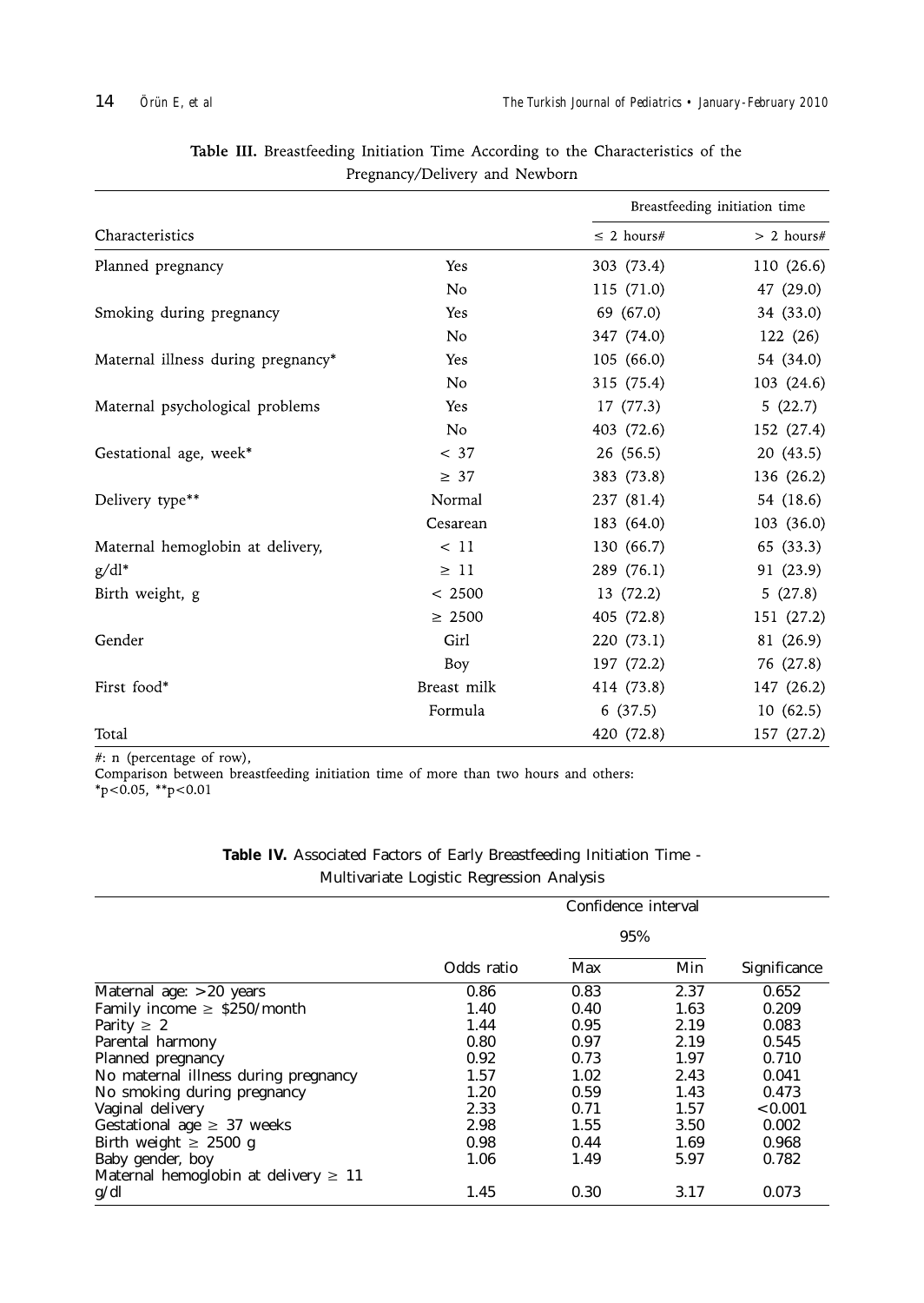none of these factors was shown to influence early breastfeeding initiation in our study.

The limitation of the present study is that only one maternity hospital was included. However, this is one of the largest delivery hospitals in Ankara primarily serving mothers with low socioeconomic and sociocultural status. Therefore, the outcome of this research may be used for constituting political strategies for those of low socioeconomic status.

In our study, the most important prenatal and postnatal factors associated with breastfeeding within the first two hours were determined to be maternal anemia, maternal illness during pregnancy, cesarean section delivery, and premature birth. Therefore, effective antenatal care to prevent and appropriately treat maternal anemia and infections and decreases in cesarean section deliveries and premature births will contribute to early breastfeeding initiation.

#### **REFERENCES**

- 1. http://whqlibdoc.who.int/publications/2004/ 9241591544\_eng.pdf. (accessed June 28, 2008).
- 2. Gartner LM, Morton J, Lawrence RA, et al. American Academy of Pediatrics Section on Breastfeeding. Breastfeeding and the use of human milk. Pediatrics 2005; 115: 496-506.
- 3. Edmond KM, Zandoh C, Qigley MA, Amenga-Etego S, Owusu-Agyei S, Kirkwood BR. Delayed breastfeeding initiation increases risk of neonatal mortality. Pediatrics 2006; 117: e380-e386.
- 4. Widstrom AM, Wahlberg V, Matthiesen AS, et al. Short-term effects of early suckling and touch of the nipple on maternal behaviour. Early Hum Dev 1990; 21: 153-163.
- 5. Christensson K, Siles C, Moreno L, et al. Temperature, metabolic adaptation and crying in healthy full-term newborns cared for skin-to-skin or in a cot. Acta Pediatr 1992; 81: 488-493.
- 6. Perez-Escamilla R, Pollitt E, Lönnerdal B, Dewey KG. Infant feeding policies in maternity wards and their effect on breast-feeding success: an analytical overview. Am J Public Health 1994; 84: 89-97.
- 7. Ministry of Health [Turkey], Hacettepe University Institute of Population Studies, Macro International Inc. 2004. Turkish Demographic and Health Surveys 2003.
- 8. Ministry of Health [Turkey], Hacettepe University Institute of Population Studies, Macro International Inc. 1994. Turkish Demographic and Health Surveys 1993.
- 9. Righard L, Alade MO. Effect of delivery room routines on success of first breastfeed. Lancet 1990; 336: 1105- 1107.
- 10. Widstrom A-M, Thingström-Paulsson J. The position of the tongue during rooting reflexes elicited in newborn infants before the first suckle. Acta Paediatr 1993; 82: 281-283.
- 11. DiGrilamo AM, Grummer-Strawn LM, Fein S. Maternity care practices: implications for breastfeeding. Birth 2001; 28: 94-100.
- 12. Sinusas K, Gagliardi A. Initial management of breastfeeding. Am Fam Physician 2001; 64: 981-988, 991-992.
- 13. http://whqlibdoc.who.int/publications/2003/ 9241562544.pdf: (accessed June 27, 2008).
- 14. Baker EJ, Sanei LC, Franklin N. Early initiation of and exclusive breastfeeding in large-scale community-based programmes in Bolivia and Madagascar. J Health Popul Nutr 2006; 24: 530-539.
- 15. Mullany LC, Katz J, Li YM, et al. Breastfeeding patterns, time to initiation, and mortality risk among newborns in southern Nepal. J Nutr 2008; 138: 599-603.
- 16. Awi DD, Alikor EA. Barriers to timely initiation of breastfeeding among mothers of healthy full-term babies who deliver at the University of Port Harcourt Teaching Hospital. Niger J Clin Pract 2006; 9: 57-64.
- 17. Nakao Y, Moji K, Honda S, Oishi K. Initiation of breastfeeding within 120 minutes after birth is associated with breastfeeding at four months among Japanese women: a self-administered questionnaire survey. Int Breastfeed J 2008; 3: 1-7.
- 18. Kovach AC. A 5-year follow-up study of breastfeeding policies in the Philadelphia area: a comparison with the ten steps. J Hum Lact 2002; 18: 144-154.
- 19. Rowe–Murray HJ, Fisher JR. Baby friendly hospital practices: cesarean section is a persistent barrier to early initiation of breastfeeding. Birth 2002; 29: 124- 131.
- 20. Theofilogiannakou M, Skouroliakou M, Gounaris A, Panagiotakos D, Markantonis SL. Breastfeeding in Athens, Greece: factors associated with its initiation and duration. J Pediatr Gastroenterol Nutr 2006; 43: 379-384.
- 21. Xu F, Binns C, Yu P, Bai Y. Determinants of breastfeeding initiation in Xinjiang, PR China, 2003- 2004. Acta Paediatr 2007; 96: 257-260.
- 22. Flamm BL. Cesarean section: a worldwide epidemic? Birth 2000; 27: 139-140.
- 23. Healthy People 2000. Maternal and Infant Health Progress Review. http://www.cdc.gov/nchs/about/ otheract/hp2000/childhlt/childhlt.htm
- 24. Penn Z, Ghaem-Maghami S. Indications for cesarean section. Best Pract Res Clin Obstet Gynaecol 2001; 15: 1-15.
- 25. Meyerink RO, Marquis GS. Breastfeeding initiation and duration among low-income women in Alabama: the importance of personal and familial experiences in making infant-feeding choices. J Hum Lact 2002; 18: 38-45.
- 26. Lessen R, Crivelli-Kovach A. Prediction of initiation and duration of breast-feeding for neonates admitted to the neonatal intensive care unit. J Perinat Neonatal Nurs 2007; 21: 256-266.